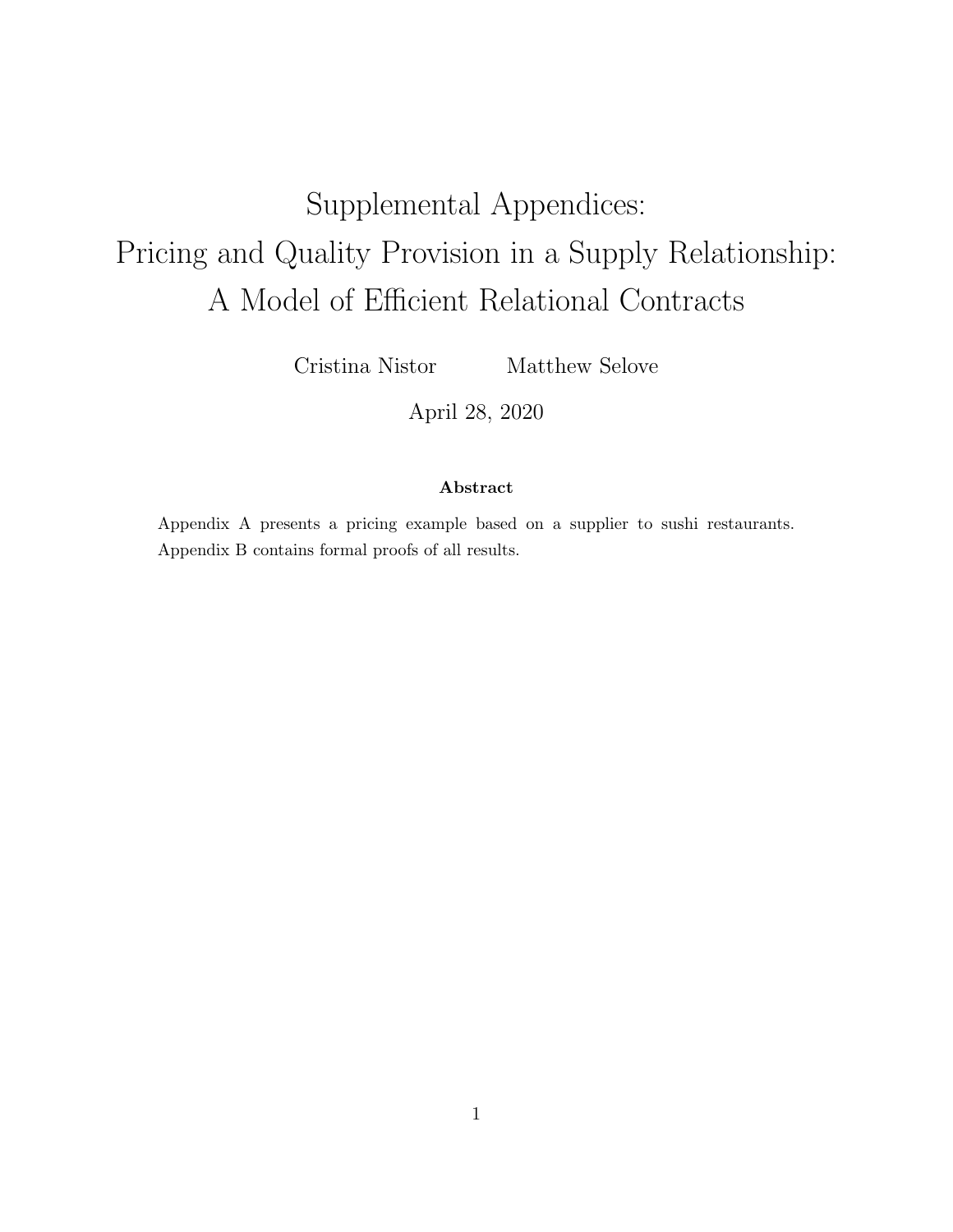# Appendix A



Example: Salmon and Seaweed Price Premiums

Example is based on sales data and customization requests from a supplier of sushi restaurants in the Southeast US, from April 2010 to February 2011. Restaurants were divided into volatile and stable demand using a median split of sales variation. Low End restaurants are those with menu prices under \$10 on Yelp.com or UrbanSpoon.com while High End restaurants are those with prices above that. 94% of all customization requests come from the high-end restaurants.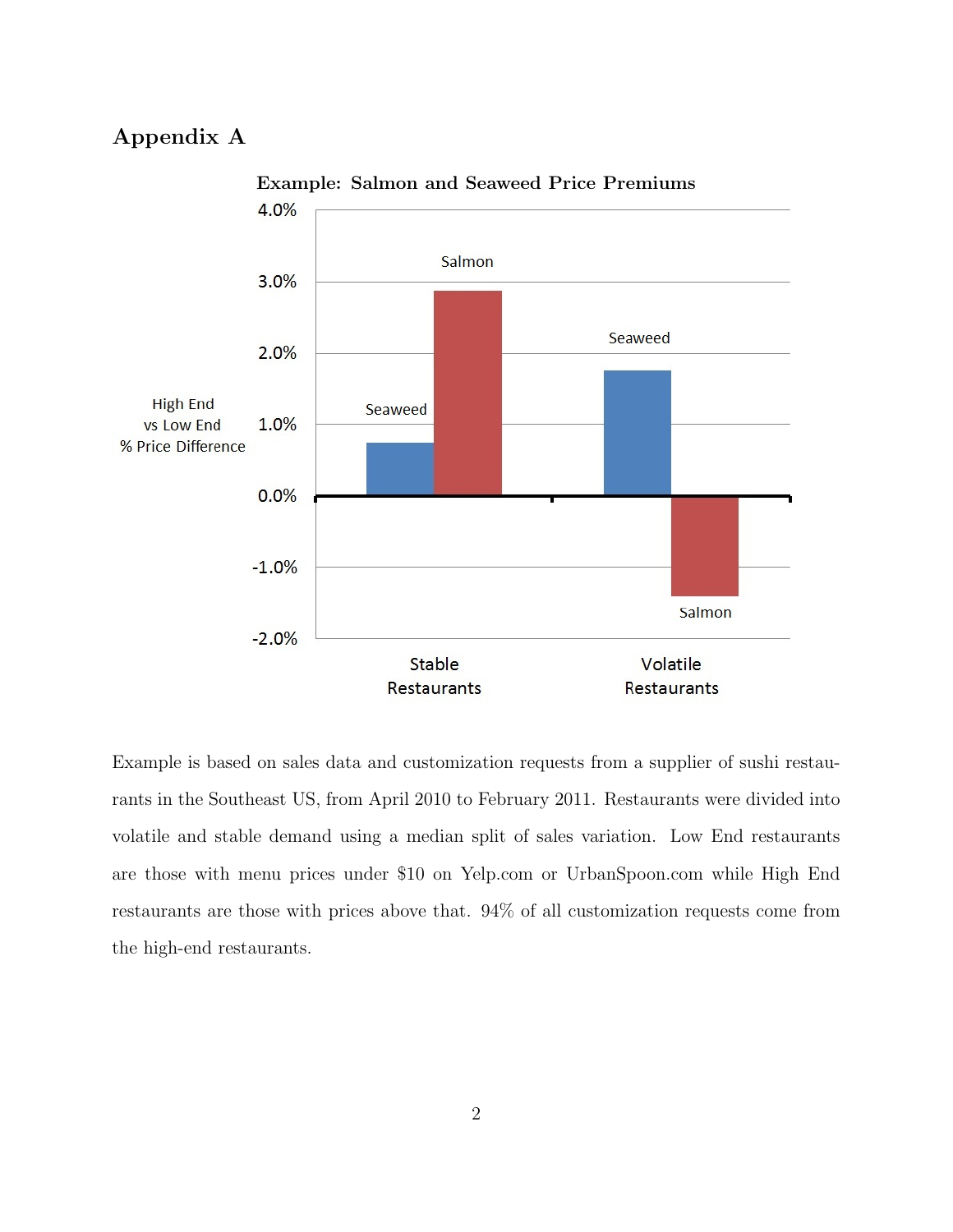# Appendix B

#### Proof of Lemma 1

For any prices  $P_u$  and  $P_b$ , if there is an equilibrium in which firms always trade with each other, we will show that the most efficient equilibrium of this type involves equilibrium effort  $e_t$  that depends only on the current quantity  $q_{t,u}$ .

If firms always trade with each other, then expected discounted premium payments in future periods, denoted by  $V_P$ , is given by:

$$
V_P = \frac{\delta}{1 - \delta} E[q_{T,u}(P_u - \bar{P}_u) + q_{T,b}(P_b - \bar{P}_b)]
$$
\n(56)

We also let  $V_{e,t}$  denote expected discounted value of future effort times quantity:

$$
V_{e,t} \equiv \sum_{T=t+1}^{\infty} \delta^{(T-t)} E_t[e_T q_{T,u}].
$$
\n(57)

Surplus generated by the contract is  $(\beta - \gamma)(e_t q_{t,u} + V_{e,t})$ . An efficient contract sets effort levels that maximize this surplus subject to the constraints that the seller and buyer never want to deviate.

We will show that it is efficient to set effort  $e_t = \min(1, \frac{C^*}{a_t})$  $\frac{C^*}{q_{t,u}}$ ) where  $C^*$  is defined as the greatest value of  $C$  that satisfies the following:

$$
\gamma \bigg[ C + \sum_{T=t+1}^{\infty} \delta^{(T-t)} E_t[\min(q_{T,u}, C)] \bigg] \le V_P \tag{58}
$$

Under the proposed policy, the seller sets its effort level so that its effort times quantity is  $C^*$  in each period, except when  $q_{T,u} < C^*$ , in which case it exerts the maximum possible effort,  $e_t = 1$ . The value  $C^*$  is chosen as the greatest possible value that always satisfies the seller's constraint not to deviate.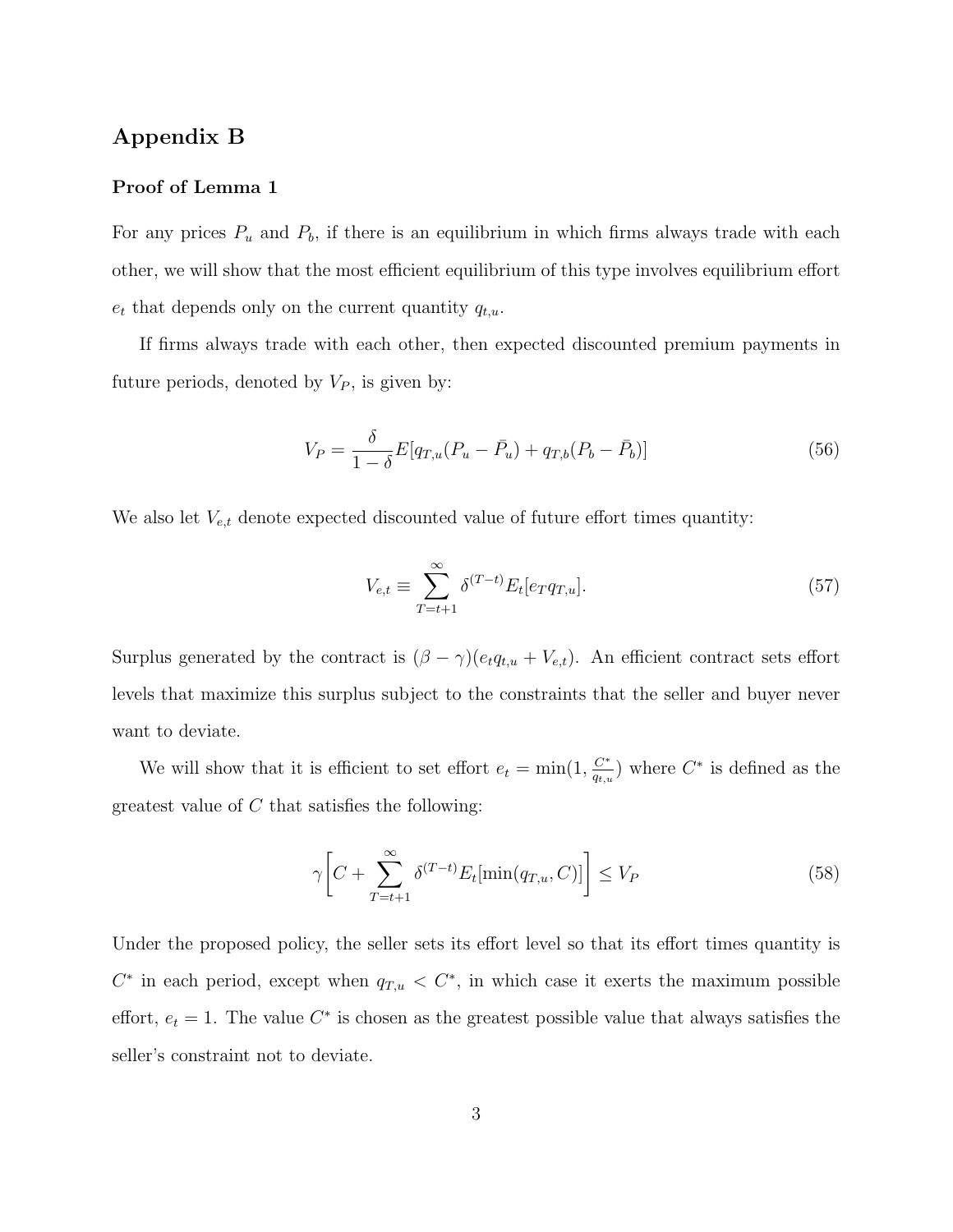Consider any possible alternative effort policy, which can differ from the proposed policy at one or more time periods. We will show that, at any given time  $t$ , this alternative policy must generate weakly lower expected surplus than the proposed policy in order to be sustainable.

Suppose at a given time t, the seller sets a strictly higher effort level than under the proposed policy. In order for the seller's constraint to continue to hold, expected future effort must be reduced relative to the proposed policy, such that total surplus is weakly lower than under the proposed policy. Formally, at any time t, the seller will exert effort level  $e_t$ only if  $\gamma e_t q_{t,u} \leq V_P - \gamma V_{e,t}$ . Because this constraint holds with equality under the proposed policy when  $e_t q_{t,u} = C^*$ , in order sustain a higher effort level such that  $e_t q_{t,u} = C^* + \epsilon$ , where  $\epsilon > 0$ , the value of  $V_{e,t}$  must be reduced by at least  $\epsilon$  relative to the proposed policy. Thus, surplus, which given by  $(\beta - \gamma)(e_t q_{t,u} + V_{e,t})$ , cannot be increased by this deviation, and the incentives for the buyer to purchase from the seller in the current period also cannot be increased. Furthermore, future incentives for the buyer to remain in the relationship must be reduced by the seller's future reduction in effort.

On the other hand, if the seller ever sets effort lower than the proposed policy, then surplus and incentives for the buyer in the current period are strictly decreased. Furthermore, as shown above, any future deviation to an effort level greater than the proposed policy cannot make up for this reduction by increasing future surplus or future incentives for the buyer.

Because any alternative effort policy cannot generate greater surplus or stronger incentives that the proposed policy at any time t, such an alternative policy must generate weakly lower discounted surplus than the proposed policy. Thus, the proposed effort policy leads to the greatest possible surplus and strongest possible incentives for the buyer to buy from the seller in all periods, among the set of all effort policies that the seller is also willing to sustain in all periods. QED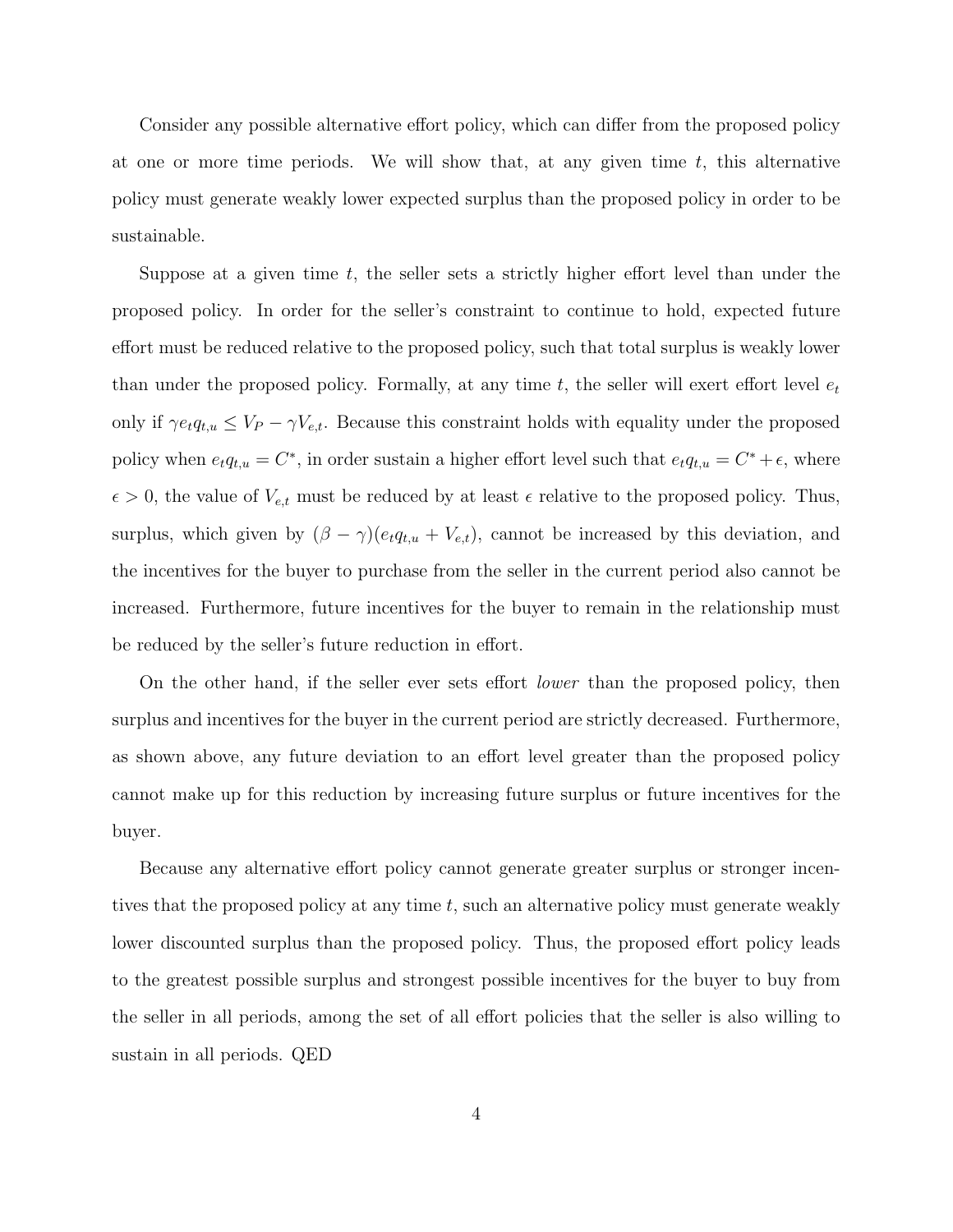#### Proof of Proposition 1

We show that a relationship in which firms always trade with each other with a price premium only on the customizable good cannot be sustained if condition (15) holds. The derivations in the body of the paper show that, given  $P_u - \bar{P}_u > 0$  and  $P_b - \bar{P}_b = 0$ , if we combine the buyer's constraint, given by (8), with the seller's constraint, given by (11), together these constraints imply:

$$
\gamma \Big( q_{t,u} + \frac{\delta}{1-\delta} E[q_{T,u}] \Big) \le \beta \frac{\delta}{1-\delta} E[q_{T,u}] \tag{59}
$$

Note the derivations of this condition do not depend on the particular effort levels specified by the contract. Therefore, this condition must hold for such a relationship (in which firms always trade with each other with a price premium only on the customizable good) to be sustainable for *any* effort levels. Rearranging terms, this condition is equivalent to:

$$
\gamma q_{t,u} \leq (\beta - \gamma) \frac{\delta}{1 - \delta} E\big[q_{T,u}\big] \tag{60}
$$

If (15) holds, then the above condition does not hold when  $q_{t,u} = \max(q_{t,u})$ , which implies at least one firm must have an incentive to deviate during periods of peak demand for the customizable good, and such a relationship cannot be sustained.

On the other hand, if (15) is reversed, we show that a contract that sets  $P_u - \bar{P}_u = \beta$ and  $P_b - \bar{P}_b = 0$  can sustain effort  $e(q_{t,u}) = 1$  in every period. Substituting these values into the buyer's constraint (8), we have:

$$
\beta\Big(q_{t,u} + \frac{\delta}{1-\delta}E[q_{T,u}]\Big) \le \beta\Big(q_{t,u} + \frac{\delta}{1-\delta}E[q_{T,u}]\Big) \tag{61}
$$

Because this constraint always holds with equality, the buyer never has an incentive to deviate and go to the outside market.

Substituting the proposed prices and effort level into the supplier's constraint (11), we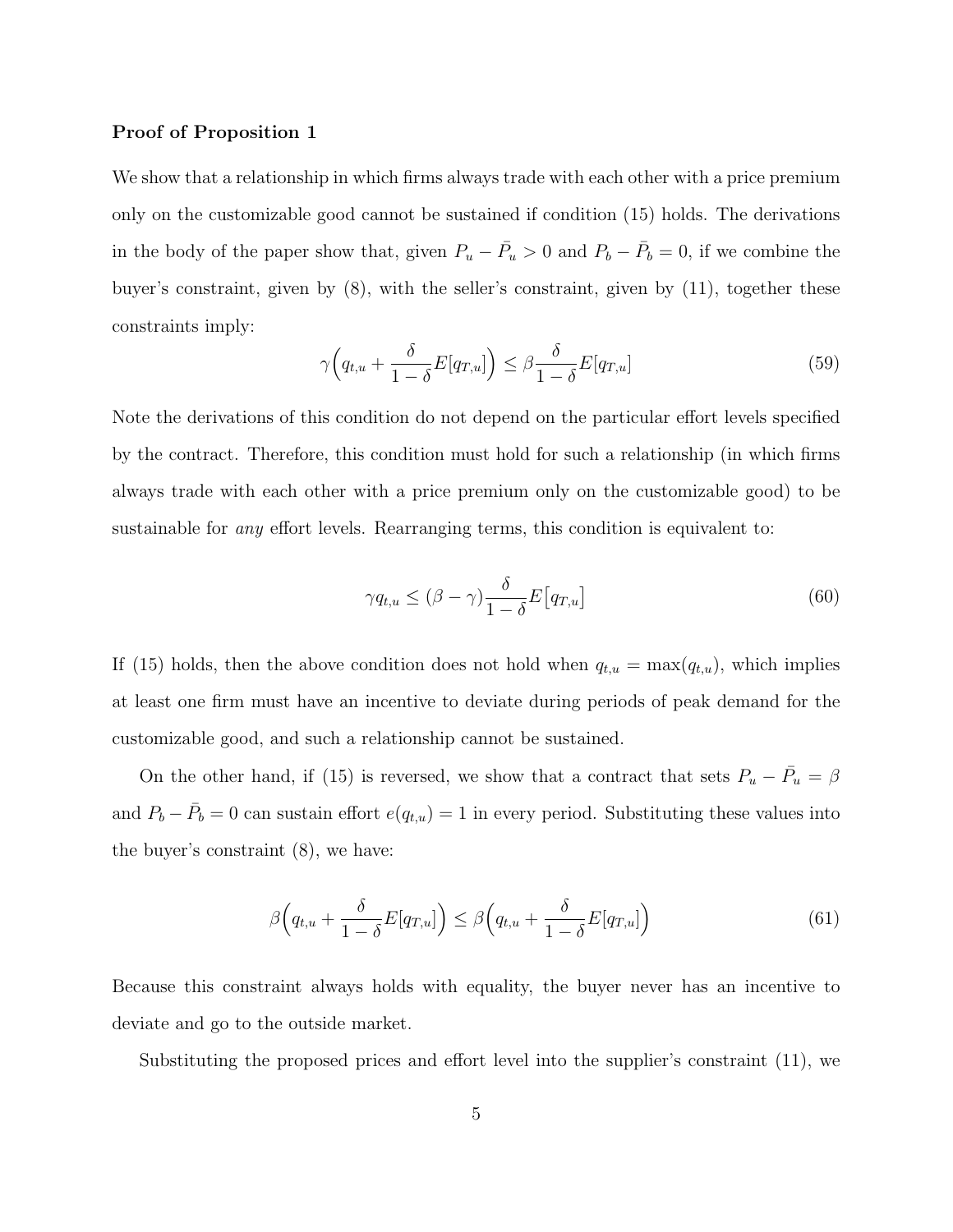have:

$$
\beta \frac{\delta}{1-\delta} E[q_{T,u}] \ge \gamma \Big( q_{t,u} + \frac{\delta}{1-\delta} E[q_{T,u}] \Big) \tag{62}
$$

Rearranging terms, this condition is equivalent to:

$$
\gamma q_{t,u} \leq (\beta - \gamma) \frac{\delta}{1 - \delta} E[q_{T,u}] \tag{63}
$$

If condition (15) is reversed, then the above constraint is always satisfied, so the supplier never has an incentive to deviate from setting  $e(q_{t,u}) = 1$ . Therefore, the proposed relationship is sustainable with optimal effort in all periods. QED

# Proof of Proposition 2

Given the conditions of the proposition, we show that a relationship that sets  $e_t = 1$  during low demand and  $e_t = e_H^*$  from equation (21) during high demand, and prices according to (22) and (23) is sustainable and generates strictly greater surplus than any other sustainable relationship.

The total premium payment during low demand is  $(P_u - \bar{P}_u)L + (P_b - \bar{P}_b)L$ , which, given the proposed prices, equals  $\beta L$ . The total premium payment during high demand is  $(P_u - \bar{P_u})H_u + (P_b - \bar{P_b})H_b$ , which, given the proposed prices, equals  $\beta H_u e_H^*$ .

For these payment values and the proposed effort levels, the buyer's constraint (8) during low demand becomes

$$
\beta L + \frac{\delta}{1 - \delta} \beta \Big[ (1 - \omega)L + \omega H_u e_H^* \Big] \leq \beta L + \frac{\delta}{1 - \delta} \beta \Big[ (1 - \omega)L + \omega H_u e_H^* \Big] \tag{64}
$$

During high demand, the buyer's constraint becomes

$$
\beta H_u e_H^* + \frac{\delta}{1-\delta} \beta \Big[ (1-\omega)L + \omega H_u e_H^* \Big] \leq \beta H_u e_H^* + \frac{\delta}{1-\delta} \beta \Big[ (1-\omega)L + \omega H_u e_H^* \Big] \tag{65}
$$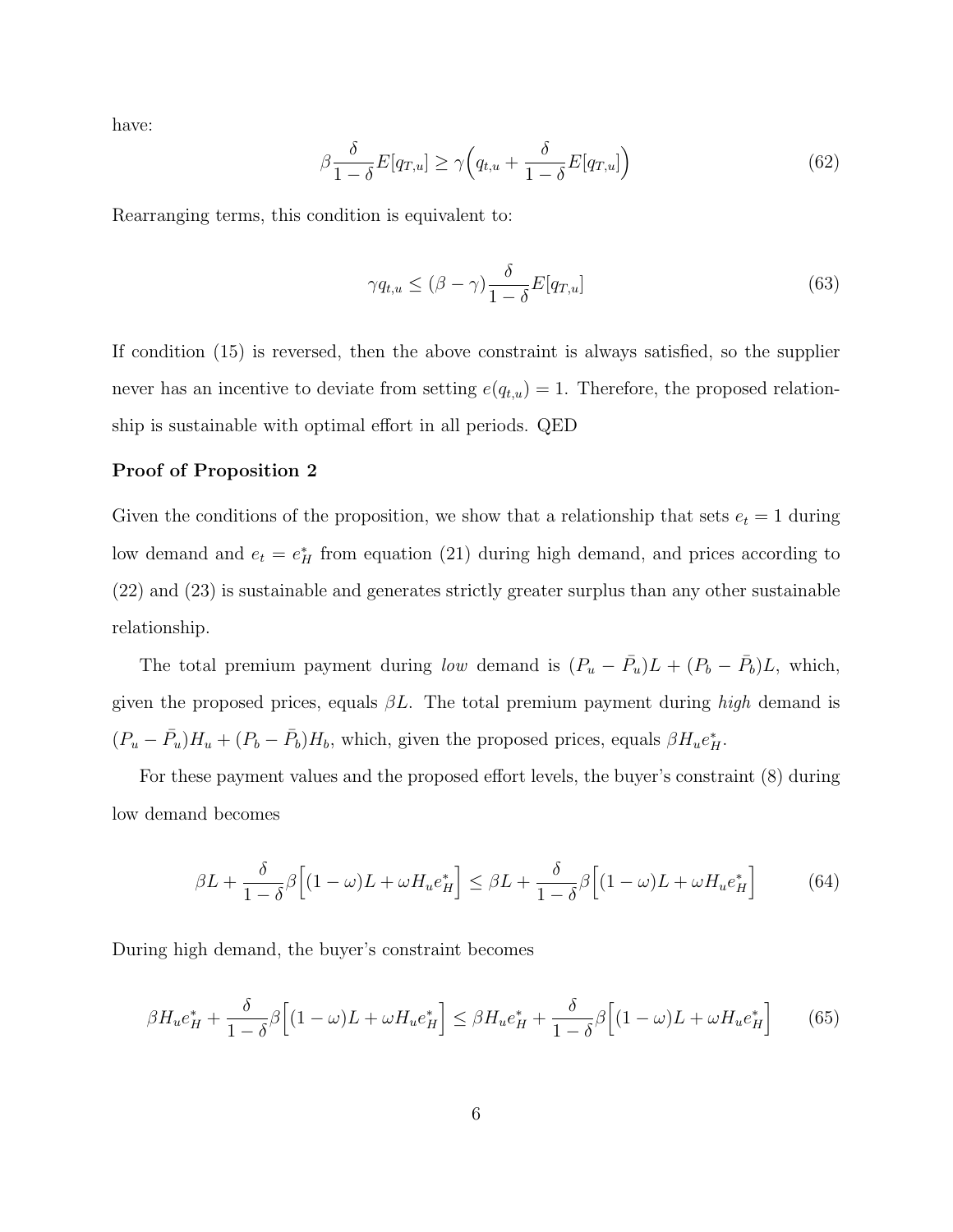Thus, the buyer's constraint always holds with equality, and so the buyer never has an incentive to deviate.

Inserting the proposed payment and effort levels into the seller's constraint, given by (11), during low demand, we have:

$$
\beta \frac{\delta}{1-\delta} \Big[ (1-\omega)L + \omega H_u e_H^* \Big] \ge \gamma \Big( L + \frac{\delta}{1-\delta} \Big[ (1-\omega)L + \omega H_u e_H^* \Big] \Big) \tag{66}
$$

During high demand, the seller's constraint becomes

$$
\beta \frac{\delta}{1-\delta} \Big[ (1-\omega)L + \omega H_u e_H^* \Big] \ge \gamma \Big( H_u e_H^* + \frac{\delta}{1-\delta} \Big[ (1-\omega)L + \omega H_u e_H^* \Big] \Big) \tag{67}
$$

Recall that  $e_H^*$  was chosen to solve equation (20), which implies (67) holds with equality. Furthermore, conditions (19) and (18) imply that  $e_H^*$  must lie in the set  $(\frac{L}{H_u}, 1)$  to solve (20). Therefore,  $H_u e_H^*$  is greater than L. Thus, if (67) holds with equality, then (66) holds strictly.

Because the constraints for the buyer and seller to stay in the relationship are always satisfied, the proposed relationship is sustainable. Furthermore, as shown in the discussion following (20), any effort level higher than  $e_H^*$  during high demand would imply that effort costs for the period exceed the ongoing value of the surplus generated by the relationship, which implies the relationship could not be sustainable. Formally,  $e_H^*$  was derived such that, for any  $e_H > e_H^*$ , the following inequality holds:

$$
\gamma H_u e_H > (\beta - \gamma) \frac{\delta}{1 - \delta} \Big[ (1 - \omega)L + \omega H_u e_H \Big] \tag{68}
$$

Because this inequality implies effort cost during high demand exceeds future surplus from the relationship, it is not possible to provide the seller with strong enough incentives to sustain any effort level  $e_H$  during high demand that is strictly greater than  $e_H^*$ .

Thus, the proposed relationship sustains the greatest possible effort, with effort level 1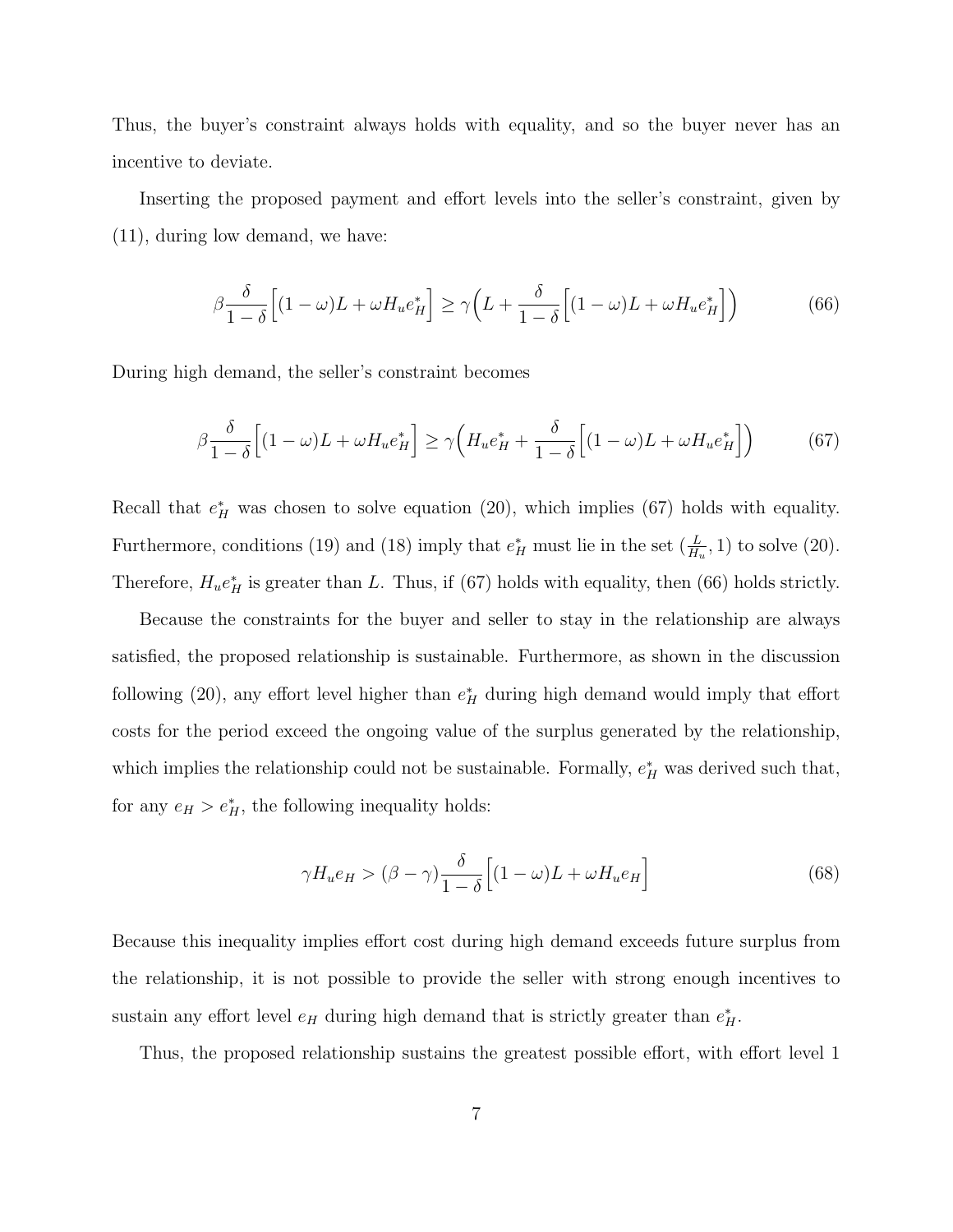during low demand and  $e_H^*$  during high demand. Recall that surplus from the relationship is as follows:

$$
E\left[\sum_{t=0}^{\infty} \delta^t (U_{R_t} + U_{S_t})\right] = E\left[\sum_{t=0}^{\infty} \delta^t (\beta - \gamma)(e_t q_{t,u})\right]
$$
(69)

Therefore, any relationship with lower effort, or in which firms trade on the outside market, during either high or low demand would generate lower surplus than the proposed relationship.

Finally, we show that no other pair of prices can sustain these efficient effort levels. In order for the seller's constraint (11) to be satisfied during high demand, any alternative contract with the same effort levels would have to provide at least the same expected total premium payment as the proposed contract. In particular, the expected discounted value of future premium payments would have to be at least  $\beta \frac{\delta}{\delta}$  $\frac{\delta}{1-\delta}\Big[(1-\omega)L+\omega H_u e_H^*\Big].$ 

Any alternative prices that generate the same *expected* premium payment as the proposed contract would imply either higher total payments during high demand (and lower total payments during low demand) or higher total payments during low demand (and lower total payments during high demand). However, because the buyer's constraint (8) always holds with equality in the proposed equilibrium, any such alternative contract that resulted in a total premium payment greater than  $\beta L$  during low demand would result in (8) being violated during low demand, and similarly, any such contract that included a total premium payment higher than  $\beta H_u e_H^*$  during high demand would result in (8) being violated during high demand. Thus, only the proposed prices can sustain efficient effort levels. QED

#### Proof of Corollary 1

If (24) holds, then the left side of (20) is greater than the right side if we set  $e_H^* = \frac{H_b}{H_u}$  $\frac{H_b}{H_u}$ . Therefore, optimal high demand effort must satisfy  $e_H^* \leq \frac{H_b}{H_u}$  $\frac{H_b}{H_u}$ , which implies the price premium on the customizable good given by (22) is negative, and the price premium on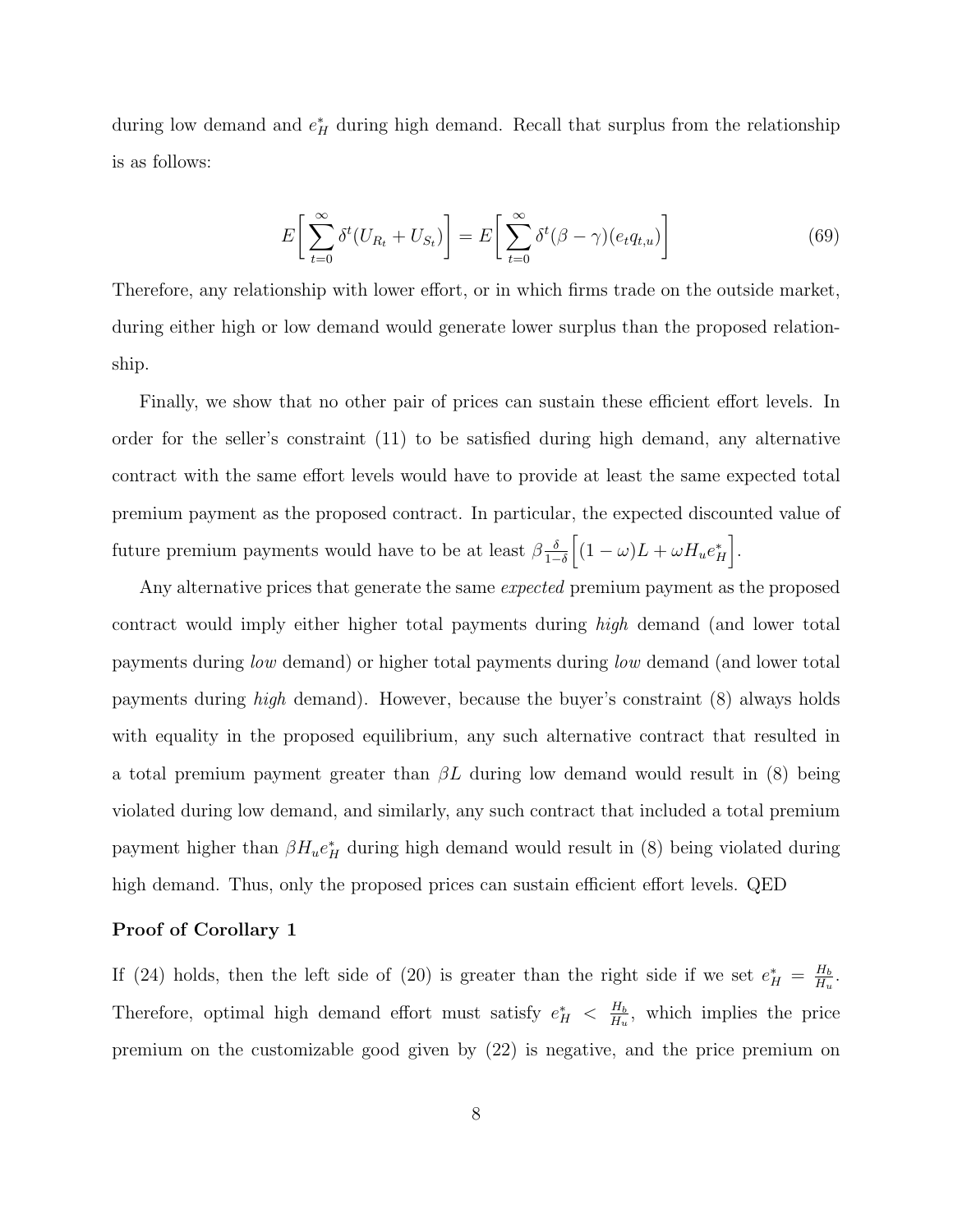the basic good given by (23) is positive. QED

## Proof of Corollary 2

Starting with values for which conditions (18) and (19) hold, these conditions continue to hold as  $H_u$  increases. Therefore, the results of Proposition 2 continue to hold as  $H_u \to \infty$ . From (21), we see that  $H_u e_H^*$  remains constant as  $H_u$  grows, which implies (22) and (23) converge to the equilibrium prices stated in the corollary. QED

#### Proof of Proposition 3

Given the conditions of the proposition, we show that the proposed equilibrium is sustainable and generates strictly greater surplus than any other sustainable equilibrium. Most steps of this proof are similar to the proof of Proposition 2.

The proposed prices and payment adjustments imply the total premium payment is  $\beta L$  whenever demand for the customizable good is low and  $\beta H_u e_H^*$  whenever demand for the customizable good is high. Therefore, as in the proof of the previous proposition, the buyer's constraint during low demand for the customizable good is given by (64), the buyer's constraint during high demand of this good is given by (65), and these constraints are always satisfied with equality.

The left side of (32) gives the seller's effort cost during high demand, and the right side of (32) gives the expected discounted value of future premium payments minus future effort costs and future adjustment costs, given the proposed relational contract. The effort level  $e_H^*$  was chosen so that the two sides of this equation are equal, which implies the seller's constraint to provide the required effort is satisfied with equality during high demand for the customizable good, and its constraint is satisfied strictly during low demand for this good.

For any period in which the seller needs to incur an adjustment cost and propose a total bonus payment lower than the one implied by the contract prices, the difference between the equilibrium bonus payment and effort cost for that particular period provides an incentive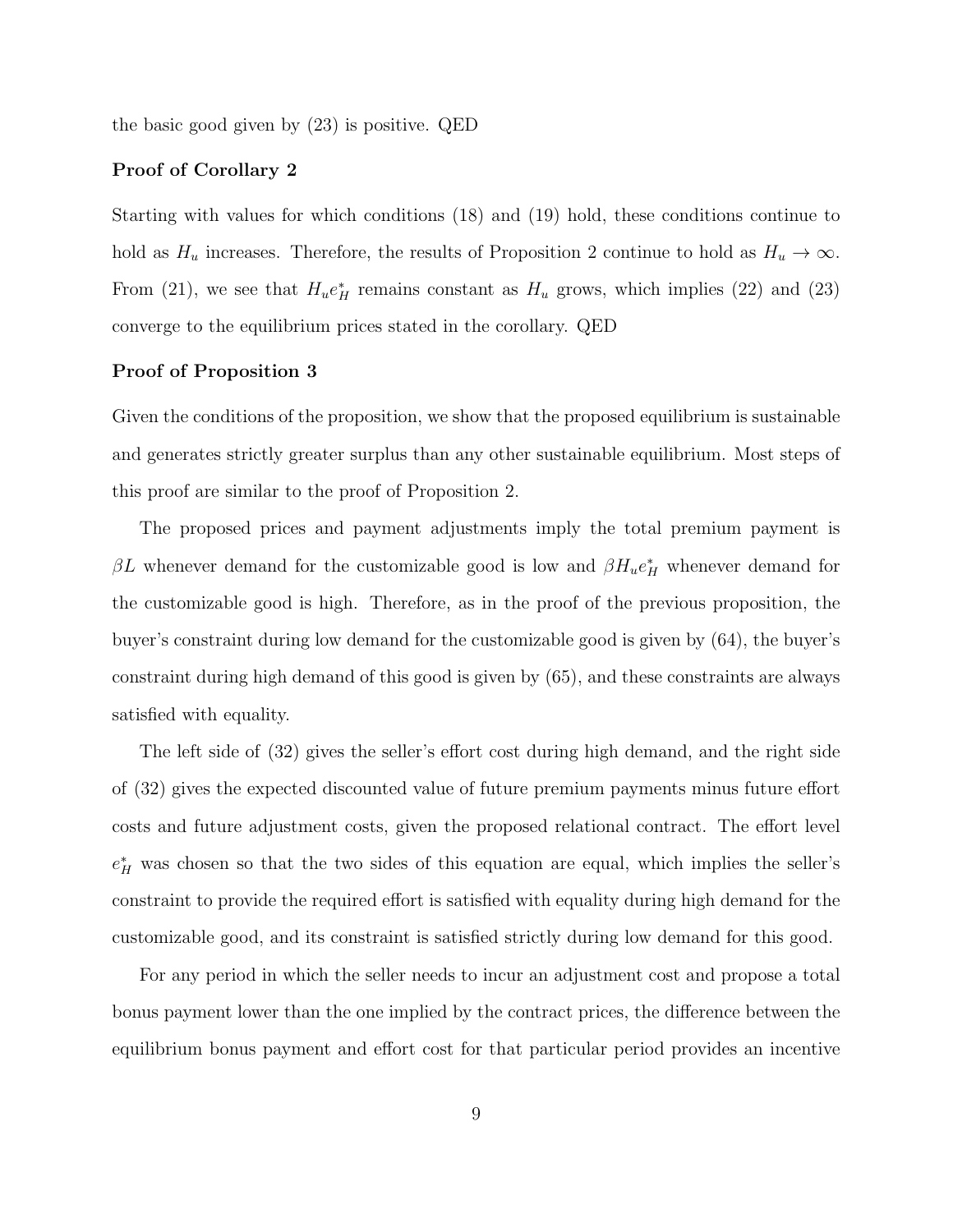for the seller to incur this adjustment cost and to propose the equilibrium bonus. If the seller deviated from the equilibrium path and proposed any other bonus or stayed with the contract prices, the relationship would end, so the seller would not receive any bonus for that period. Therefore, as long as the adjustment cost is small enough, the seller would not deviate.

Because neither player ever has an incentive to deviate, the proposed relationship is sustainable. Lower effort levels or trading on the outside market would result in lower surplus. Furthermore, any effort level higher than  $e_H^*$  during high demand leads to effort costs during those periods that exceeds the ongoing value of the relationship, so such effort could not be sustained.

Any alternative total premium payments imply either that the seller's effort incentives are weaker (because the expected premium payment is smaller), or that the buyer's constraint to stay in the relationship is violated during periods when the total premium payment is higher than in the proposed contract. If  $d$  is sufficiently small, it is more efficient to generate an optimal payment in each period rather than to incur these consequences of suboptimal payments. Given that  $(H_u, L)$  and  $(L, H_b)$  are the two least likely demand states, the proposed equilibrium involves the lowest possible expected adjustment costs that generates the flexibility to set an optimal payment in each period. QED

#### Proof of Proposition 4

We show that the proposed contract is sustainable and generates greater surplus than any other contract.

The left side of (40) gives the value to the buyer of staying in the relationship during high demand periods, and prices specified by (41) ensure this value equals zero, so the buyer is willing to stay in the proposed relationship during high demand. The condition that (40) equals zero implies that  $(\beta - P_u + \overline{P}_u)H_uF_{H,u} - f < 0$ . Thus, the buyer derives strictly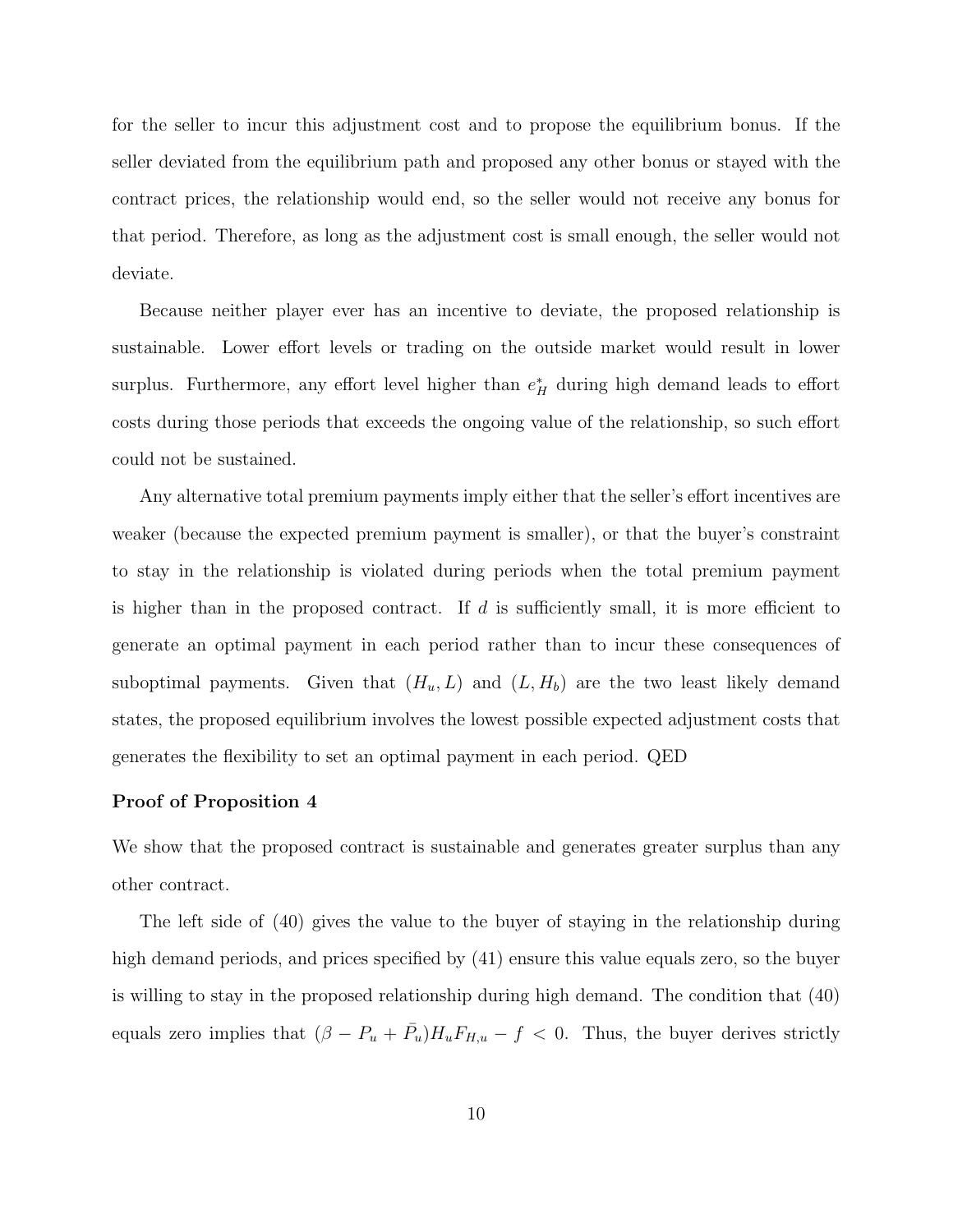negative surplus from the relationship during high demand periods, which is offset by the future strictly *positive* surplus it receives during low demand periods, when it does not have order splitting costs. Therefore, the buyer is also willing to stay in the relationship during low demand periods.

The left side of (43) gives the seller's effort cost during high demand, and the right side of (43) gives the expected discounted value of future premium payments minus future effort costs. The order fraction  $F_{H,u}$  was chosen so that the two sides of this equation are equal, so the seller is always willing to stay in the relationship.

By comparing (43) with (20), we see that, as  $f \to 0$ , the value of effort in each period in the proposed contract with order splitting approaches the same value of effort as in the optimal contract derived in Proposition 2. In particular, the order fraction  $F_{H,u}$  during high demand in the current proposed contract converges to the effort level  $e_H^*$  during high demand derived in Proposition 2. Therefore, the same reasoning as the proof of Proposition 2 shows that, as  $f \to 0$ , an efficient contract must converge to total payment  $\beta H_u e_H^*$  during states  $(H_u, L)$  and  $(H_u, H_b)$  and total payment  $\beta L$  during states  $(L, L)$  and  $(L, H_b)$ . The proposed contract with order splitting sets prices to generate these optimal payments at states  $(L, L)$ and  $(L, H_b)$ , and it uses order splitting to generate the optimal payments at states  $(H_u, L)$ and  $(H_u, H_b)$ .

We will show that any other contract with order splitting either fails to generate these optimal payment levels or requires greater average order splitting costs than the proposed contract. To match the optimal payment levels during both states  $(H_u, H_b)$  and  $(L, L)$ without order splitting at these two states, a contract would need to set the same prices derived in Proposition 3. However, because (24) does not hold, both of these price premiums are positive, and order splitting would not allow the firms to increase the premium payment to the optimal level during state  $(H_u, L)$ . Therefore, such a contract cannot be efficient for sufficiently small f. Furthermore, given  $\omega < 0.5$ , contracts that sets prices to generate the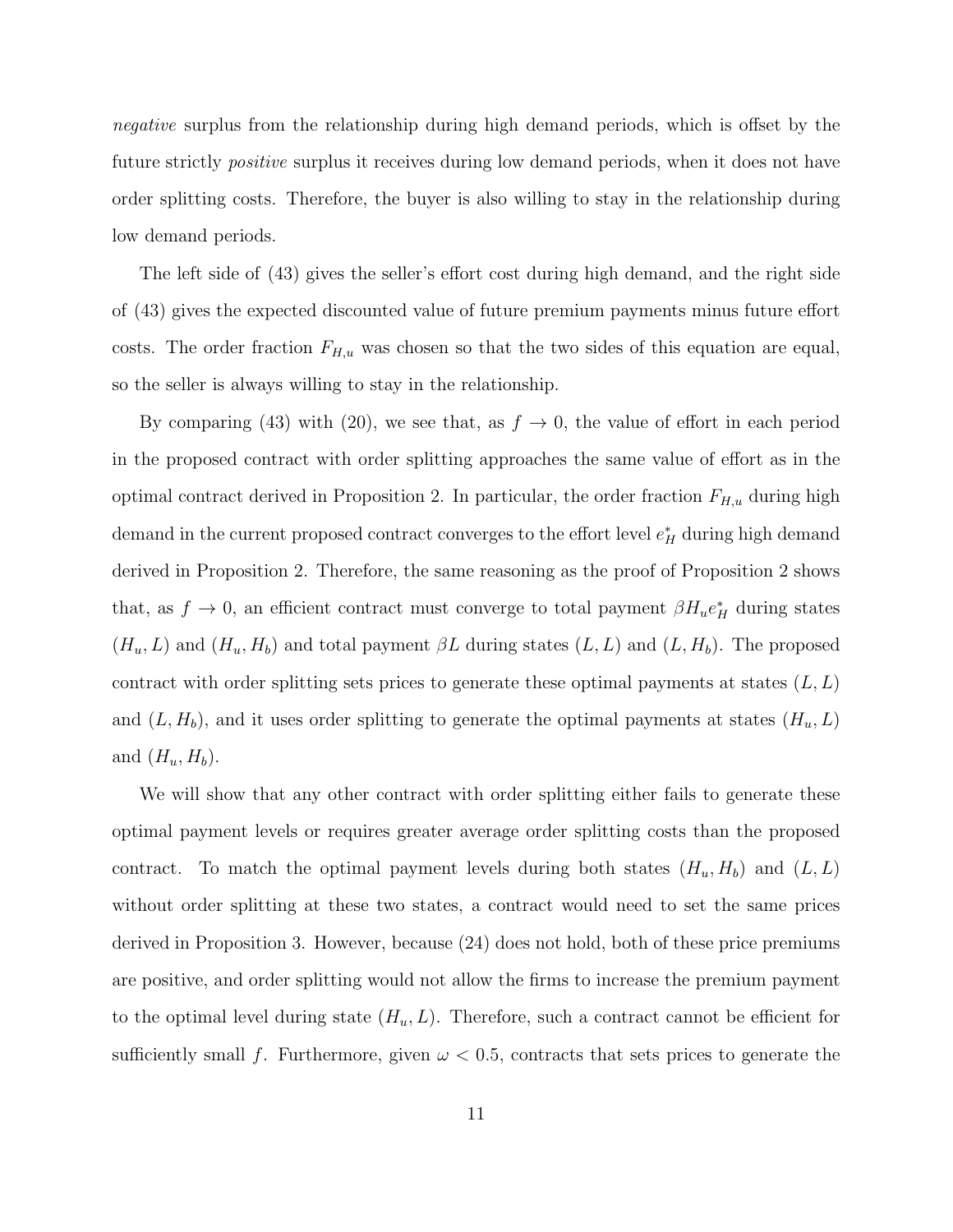optimal payment at any other single state or pair of states, while using order splitting to generate optimal payments at the remaining states, require more frequent order splitting than the proposed contract. Such a contract cannot be efficient for sufficiently small  $f$ because it requires higher order splitting costs than the proposed contract. QED

## Proof of Corollary 3

We first show that the right side of (43) is less than  $\left(\frac{\delta}{1-\delta}\right)$  $\frac{\delta}{1-\delta}\Big)\left[(\beta-\gamma)[(1-\omega)L+\omega H_u e_H^*]-\omega f\right].$ This is equivalent to showing that  $\phi[(1-\omega)L + \omega H_u F_{H,u}] > \omega$ , where:

$$
\phi \equiv \frac{1 + \left(\frac{\delta}{1 - \delta}\right)\omega}{H_u F_{H,u} + \left(\frac{\delta}{1 - \delta}\right)\left(\omega H_u F_{H,u} + (1 - \omega)L\right)}
$$
(70)

Multiplying the denominator of  $\phi$  by both sides, this is equivalent to:

$$
\left[1 + \left(\frac{\delta}{1-\delta}\right)\omega\right] \left[(1-\omega)L + \omega H_u F_{H,u}\right] > \omega \left[H_u F_{H,u} + \left(\frac{\delta}{1-\delta}\right)(\omega H_u F_{H,u} + (1-\omega)L)\right] \tag{71}
$$

Expanding terms, we have:

$$
(1 - \omega)L + \omega H_u F_{H,u} + \left(\frac{\delta}{1 - \delta}\right) \omega (1 - \omega)L + \left(\frac{\delta}{1 - \delta}\right) \omega^2 H_u F_{H,u} > \qquad (72)
$$

$$
\omega H_u F_{H,u} + \left(\frac{\delta}{1 - \delta}\right) \omega^2 H_u F_{H,u} + \left(\frac{\delta}{1 - \delta}\right) \omega (1 - \omega)L
$$

Canceling terms, this is equivalent to  $(1 - \omega)L > 0$ , which is true because  $(1 - \omega)$  and L are both positive.

We have shown the right side of (43) is less than  $\left(\frac{\delta}{1-\delta}\right)$  $\frac{\delta}{1-\delta}\Big)\left[ (\beta-\gamma)[(1-\omega)L+\omega H_u e_H^*]-\omega f\right],$ which implies that equilibrium effort with order splitting from solving  $(43)$  is less than equilibrium effort with payment adjustments from solving (32) under the condition of the corollary, that is, if  $f > 2d(1 - \rho)(1 - \omega)$ . Furthermore, the same condition implies that average order splitting costs in the equilibrium of Proposition 4 are greater than average